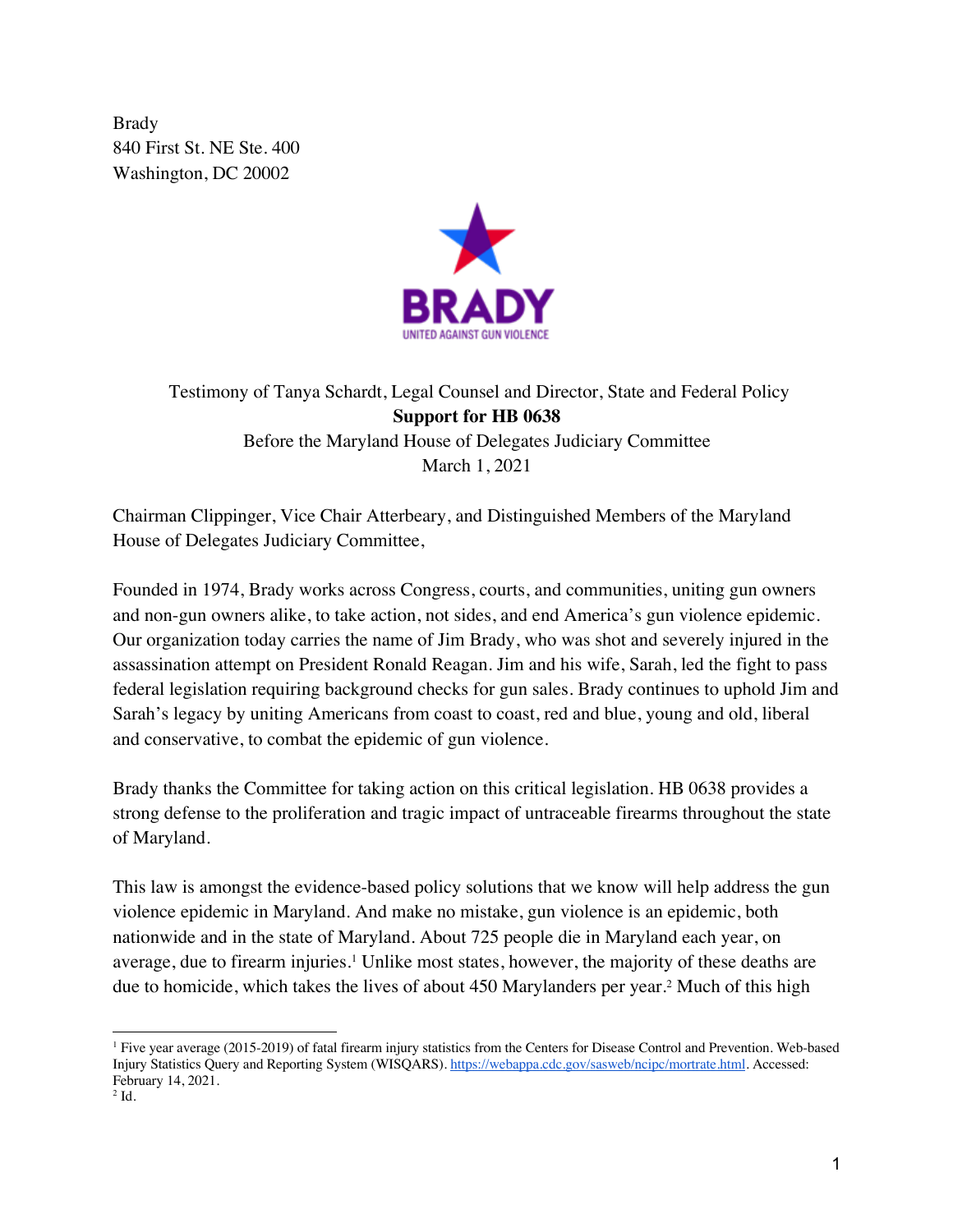homicide rate is driven by the disproportionate number of injuries and deaths: 2019 was the second deadliest year on record for the city of Baltimore, with nearly 350 homicides in a single year.3 In 2020, the city's homicide count reached 335.4 Firearms are the leading cause of death among both kids and teens in the state of Maryland.<sup>5</sup> In Maryland, the lifetime risk of firearm death is 0.88%, meaning that 1 out of every 113 Marylanders is expected to die from firearm injuries if current death rates persist.<sup>6</sup> We can expect all of these numbers to increase with unregulated access to unserialized firearms.

"Ghost Guns" are unserialized and untraceable firearms that can be built by anyone using parts that are currently completely unregulated under federal and Maryland law. Typically, ghost guns are constructed from gun components including unfinished receivers or "80 percent receivers," which are often sold by online dealers as a part of a kit that includes all of the necessary component parts to turn the unfinished receiver into a fully functioning gun.7 Receivers are the part of the firearm that contains the operating parts of the firing mechanism. Ghost guns, whether handguns or assault weapons, have no serial numbers and are essentially untraceable by law enforcement, making these firearms uniquely dangerous. Each of these parts and processes have all been specifically designed to fall outside of federal, state, and local gun regulations and undermine existing gun safety laws. These weapons are, by design, perfect crime guns.<sup>8</sup>

Because Maryland has continued to prioritize public health and safety by enacting lifesaving gun safety laws that regulate traditional firearms, ghost guns are, and will continue to become more and more prevalent. It is critical to act proactively to stymie their proliferation, which has continued to dramatically increase over the last few years. Maryland is not the first state to understand the dangerous nature of ghost guns: New York, New Jersey, Connecticut, California, and Washington D.C. have all taken action to regulate or ban ghost guns, and several other states are considering similar legislation. **For these reasons, Brady strongly urges the House Judiciary Committee to pass HB 0638 with amendments.** 

<sup>&</sup>lt;sup>3</sup> Travis Fedschun, "Baltimore Sees Second Deadliest Year On Record in 2019, Homicide Clearance Rate Under 40 Percent," Fox News, available at https://www.foxnews.com/us/baltimore-homicide-rate-2019-crime-deadly-year-police-clearance.

<sup>&</sup>lt;sup>4</sup> "Baltimore Had 335 Homicides in 2020." U.S. News & World Report, January 1, 2021. https://www.usnews.com/news/best-<br>states/maryland/articles/2021-01-01/baltimore-had-335-homicides-in-2020.

<sup>&</sup>lt;sup>5</sup> Everytown for Gun Safety, "Gun Violence in Maryland," https://everytownresearch.org/wp-content/uploads/2019/10/Every-State-Fact-Sheet-Maryland.pdf.

<sup>6</sup> Sehgal, Ashwini R. "Lifetime Risk of Death From Firearm Injuries, Drug Overdoses, and Motor Vehicle Accidents in the United States." *The American Journal of Medicine* 133, no. 10 (2020): 1162-167. Accessed December 10, 2020. https://doi.org/10.1016/j.amjmed.2020.03.047.

<sup>7</sup> Elizabeth Van Brocklin, 'Ghost Gun' Murders and Trafficking Cases Are a Law Enforcement Nightmare Come True, The Trace, (October 16, 2015), https://www.thetrace.org/2015/10/ghost-gun-lower-receiver-california/

<sup>8</sup> Giffords Law Center Asks Internet Service Providers to Immediately Shut Down Websites for Businesses that Allow Dangerous Individuals to Make Untraceable Assault Weapons with No Background Checks, Giffords Law Center to Prevent Gun Violence, (November 28, 2017).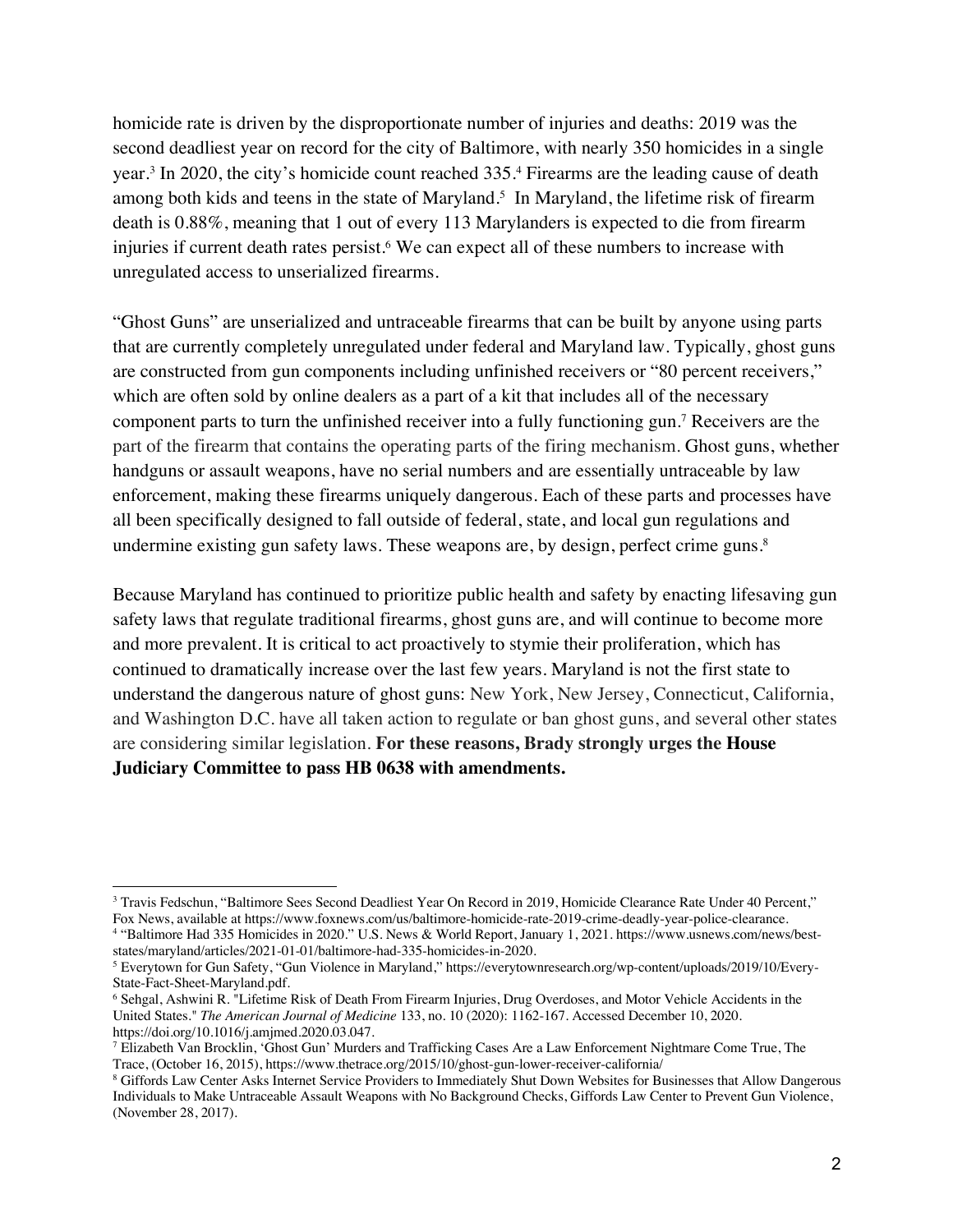#### *Brady Supports HB 0638 with Amendments*

The bill before you today, SB 0624, is a strong defense to the proliferation of ghost guns and Brady supports this legislation with one necessary amendment. As written, SB 0624 does not explicitly mandate that gun dealers keep detailed records of their sales of unfinished frames or receivers. Section 5-704(c)(4) of the current legislative language specifies only that the records be kept "as required by federal law and regulation." However, based on current interpretations of what is regulated as a firearm under federal law, there are no record-keeping requirements for unfinished frames and receivers. Therefore, as drafted, sellers would not be required to maintain any records of their sales of unfinished frames or receivers and the guns would remain untraceable by law enforcement.

Accordingly Section 5704(c)(4) should be amended to read as follows:

"A PERSON WHO SELLS OR TRANSFERS A FIREARM OR AN UNFINISHED FRAME OR RECEIVER THAT HAS BEEN MARKED IN ACCORDANCE WITH SUBSECTIONS (A) AND (B) OF THIS SECTION SHALL KEEP RECORDS OF SUCH TRANSFER OR SALE, INCLUDING THE SERIAL NUMBER OF THE PRODUCT, THE NAME AND ADDRESS OF THE PERSON RECEIVING THE PRODUCT, THE DATE OF THE TRANSFER OR SALE, AND THE HANDGUN QUALIFICATION LICENSE NUMBER OF THE PERSON RECEIVING THE PRODUCT, AND SHALL MAKE SUCH RECORDS AVAILABLE TO LAW ENFORCEMENT UPON REQUEST."

With this addition, this legislation will be a comprehensive defense to the proliferation of unregulated and unserialized firearms necessary to protect all Marylanders. We must ensure that individuals who cannot, and should not, be in possession of firearms (like domestic abusers, gun traffickers, and convicted felons) cannot continue to access ghost guns. Ghost guns circumvent both federal and state law and their danger cannot be understated. The Maryland legislature must take swift action to halt their proliferation and use.

## *Ghost Guns Undermine Existing Gun Safety Laws and Are Designed for Crime*

Ghost guns are untraceable firearms constructed by individuals using "unfinished" frames or receivers, pieces of a firearm which, because they contain essential operating parts of the firing mechanism, are the only part of a gun regulated under federal law. However, when a frame or receiver is "unfinished" by a small fraction, it is unregulated — a consequence of ATF not interpreting unfinished components as firearms.<sup>9</sup> Ghost gun kits include all of the necessary instructions and hardware to turn the unfinished frame or receiver into a fully functioning gun.

<sup>9</sup> U.S. DEP'T OF JUST., BUREAU OF ALCOHOL, TOBACCO, FIREARMS & EXPLOSIVES, *Are "80%" or "Unfinished" Receivers Illegal?,*  available at https://www.atf.gov/firearms/qa/are-unfinished-receivers-illegal (last visited May 29, 2020).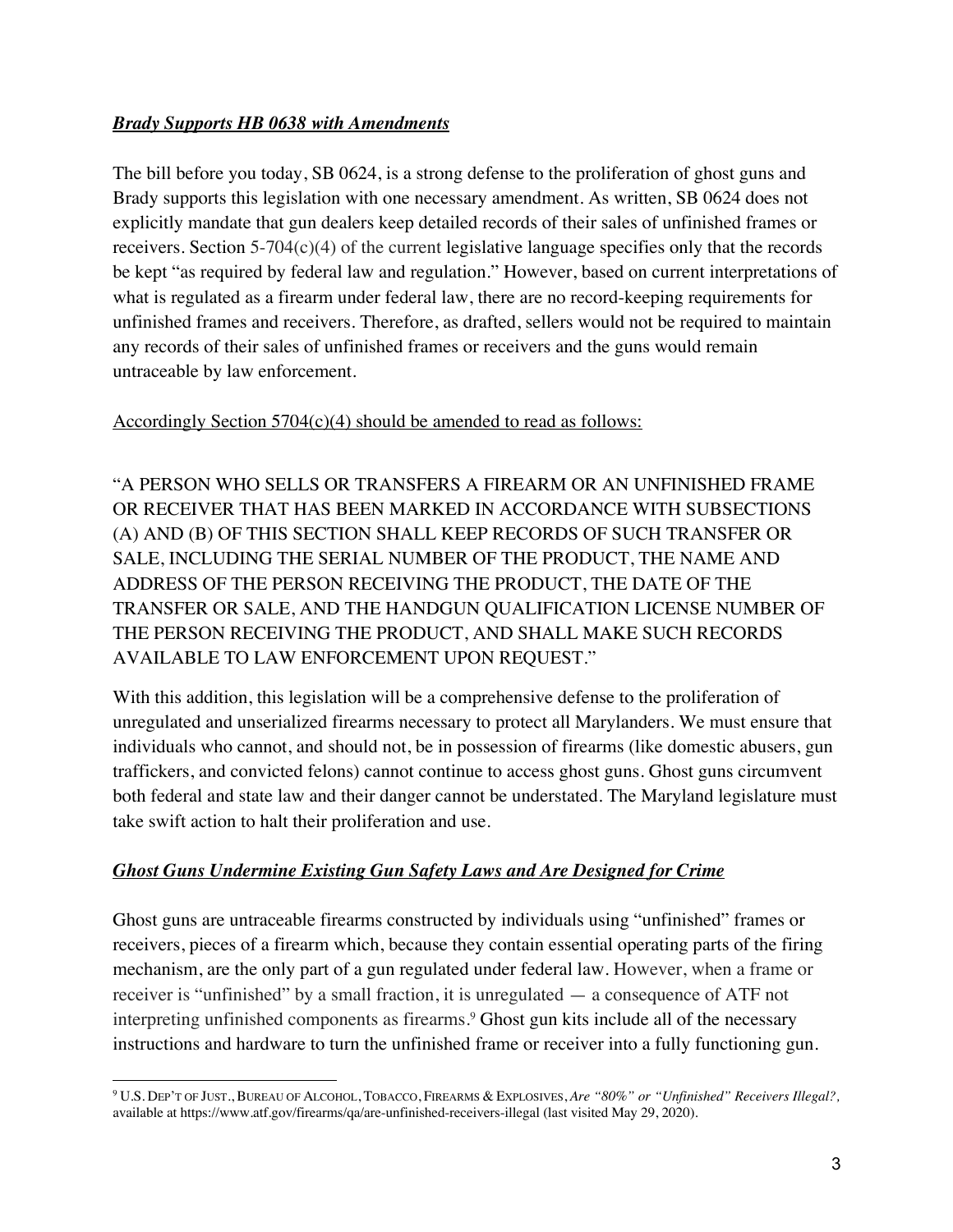These parts and kits are designed and marketed to circumvent federal regulations like Brady background checks because they can be purchased by anyone, even someone who, because they cannot pass such a check, would be prohibited from purchasing a fully assembled gun. This includes prohibited purchasers, domestic abusers, gun traffickers, persons subject to an extreme risk order, and even children and teenagers. Once a ghost gun is assembled, it looks, feels, and functions like a traditional gun, and is just as dangerous in the hands of someone who cannot responsibly possess it.

The process of converting parts into a ghost gun, whether it be a semi-automatic handgun or an AR-15 style assault rifle, involves just a few steps and can be completed in as little as 15 minutes without the consumer possessing any specialized skill or abilities. Once assembled, ghost guns are just as deadly and dangerous as traditional firearms and anyone can buy these kits without any background check or any other requirement mandated under federal or Maryland state law.

Additionally, these weapons undermine and interfere with criminal investigations. Ghost gun dealers and manufacturers purposefully choose not to stamp serial numbers on these parts or other parts included in their firearms assembly kits. Thus, they are essentially invisible to law enforcement. This means that the Bureau of Alcohol, Tobacco, Firearms & Explosives (ATF) cannot trace ghost guns from the manufacturer/importer to the retail purchaser, making it harder to identify the chain of possession and ultimate user of a gun recovered from a crime scene. In fact, if found at a crime scene, law enforcement has little means by which to trace the weapons' origin or ownership. This untraceable quality also interferes with law enforcement's ability to identify potential traffickers and to detect in-state and interstate patterns in the sources of crime guns. This makes the parts/kits used to assemble these weapons highly attractive to criminals and illegal gun traffickers.

The fact that these kits and parts can be purchased online with no background check, without having any human interaction (like with a federally licensed firearm dealer) also makes them attractive and accessible to individuals who fear they may not be able to pass muster at a responsible licensed dealer. This blatantly undermines both Maryland and federal law.

Ghost gun sellers and manufacturers know all of this and intentionally target prohibited purchasers, and other dangerous parties, by purposefully emphasizing the untraceable nature of ghost guns, namely, the absence of a serial number and the fact that their products can be purchased without a background check or interaction with a gun dealer as major selling points.

#### *The Rapid Proliferation of Ghost Guns in the United States and in Maryland*

Sales of the kits and parts to make ghost guns have increased significantly in recent years; not surprisingly, the use of ghost guns in crime has increased exponentially. These weapons have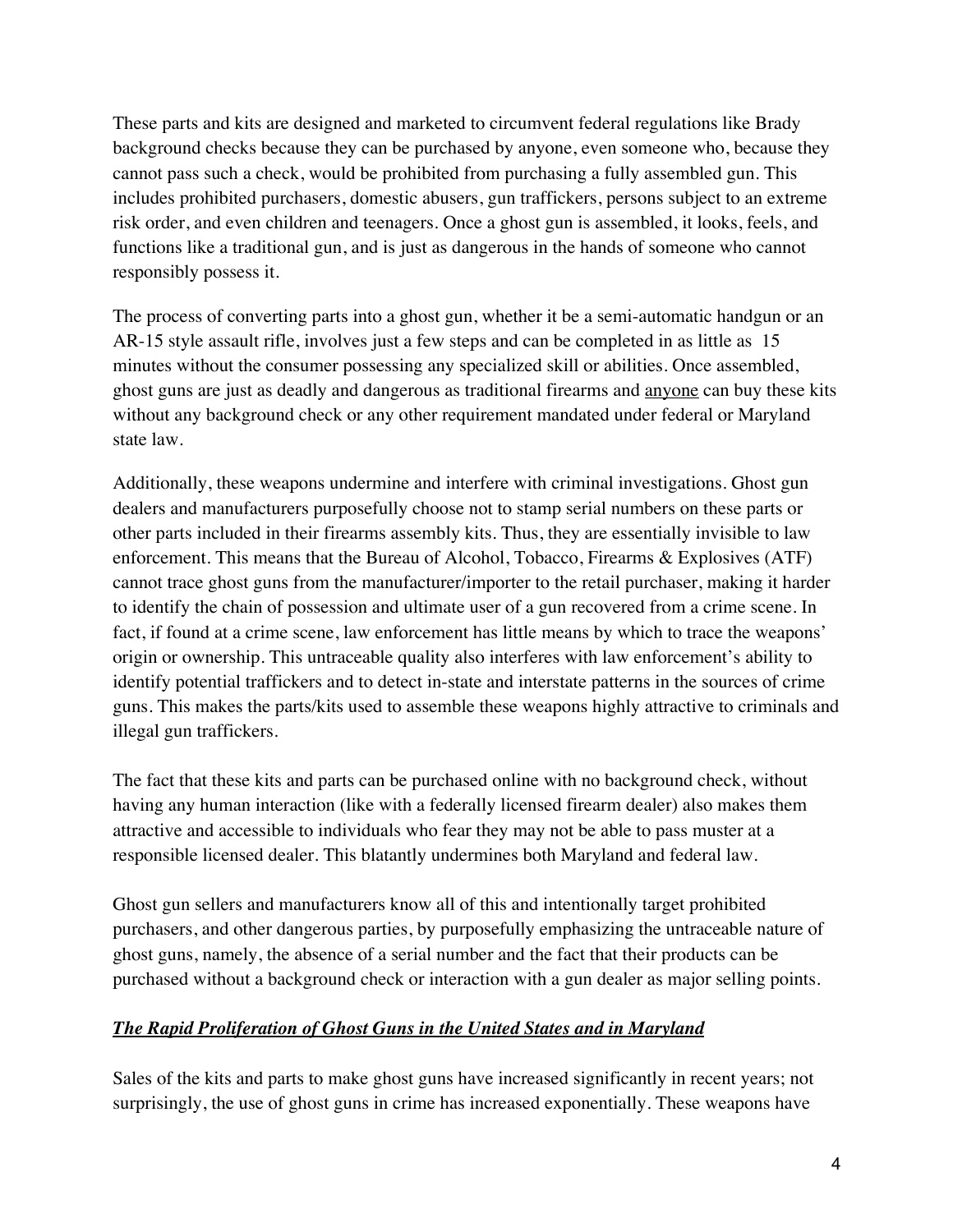been linked nationwide to homicides, suicides, mass shootings, robberies, the shooting deaths of law enforcement officers, and acts of domestic violence. Ghost guns are also playing a role in the disproportionate impact of gun violence in communities of color as they flow into the illegal market. For example, in 2017, law enforcement in the District of Columbia recovered three; in 2018, three became 25; and, in 2019, ghost gun proliferation jumped to 116, at least three of which were subsequently connected to homicides.<sup>10</sup> As of December 17, 2020, police had recovered 282 ghost guns in the city.11

In the midst of a global pandemic, 62 ghost guns were recovered by Maryland police in the first three months of 2020 alone, compared to 117 in all of 2019.12 About a quarter of the ghost guns recovered in Maryland in 2019 were recovered in the city of Baltimore, and as of December 1, 2020, Baltimore police have recovered over three times the number of ghost guns during all of 2019.13 On top of that, between 2016-2019, more than 12,000 ghost gun kits were shipped to Maryland, with sales increasing by almost a factor of four during this time period.<sup>14</sup> Evidence suggests that these sales have only increased further in 2020, as gun sales have skyrocketed during the pandemic. In particular, ghost gun kits have recently been in extraordinarily high demand, with some of the most popular sites posting notice that these kits are backordered for as long as two months.<sup>15</sup>

The reality is that ghost guns have already started popping up in the hands of dangerous or prohibited purchasers in Maryland.16 In February of 2018, a Montgomery County high schooler brought a homemade handgun to his school. The 17-year-old was also in the middle of making an assault style rifle at home.17 Between September and November 2018, a Baltimore man who had previously been convicted for being a felon in possession of a firearm committed 10 armed robberies at five separate banks in Baltimore, White Marsh, Bel Air, and Arbutus.18 He also committed robberies at liquor stores in Dundalk, Middle River, and Baltimore.19 The gun discharged by the man in two of these robberies was an untraceable ghost gun.<sup>20</sup> In August of

<sup>&</sup>lt;sup>10</sup> Press Release, Bowser Announces Emergency Ghost Gun Legislation, (Feb. 28, 2020) (on file with author).

<sup>&</sup>lt;sup>11</sup> Jackman, Tom. "Attorneys General in D.C., Md. and Va. Support Lawsuit Demanding ATF Regulate 'Ghost Guns'," December 24, 2020. https://www.washingtonpost.com/dc-md-va/2020/12/24/ghost-guns-litigation/.

<sup>&</sup>lt;sup>12</sup> Lepola, Joy. "ATF Finding More Untraceable Guns 'Ghost Guns' in Baltimore." WBFF. WBFF, November 28, 2020. https://foxbaltimore.com/features/operation-crime-justice/atf-finding-more-untraceable-guns-ghost-guns-in-baltimore.<br><sup>13</sup> Lepola, Joy. "Number of Ghost Guns Recovered in Baltimore More than Triples." WBFF. WBFF, December 4

<sup>&</sup>lt;sup>14</sup> Lepola, Joy. "ATF Finding More Untraceable Guns 'Ghost Guns' in Baltimore." WBFF. WBFF, November 28, 2020.<br>https://foxbaltimore.com/features/operation-crime-justice/atf-finding-more-untraceable-guns-ghost-guns-in-bal <sup>15</sup> Fletcher, Lisa. "As Demand for DIY, Serial Number-Less 'Ghost Guns' Rises, so Does Demand for Tougher Laws." WJLA.

WJLA, July 24, 2020. https://wjla.com/features/7-on-your-side/washington-dc-ghost-guns-tougher-laws. <sup>16</sup> Ibid.

<sup>&</sup>lt;sup>17</sup> Baca, "Ghost Guns: Untraceable firearms in hands of hobbyists, felons, and children," ABC7 (2018), https://wjla.com/features/7-on-your-side/ghost-guns

<sup>&</sup>lt;sup>18</sup> Montcalmo, Chris. "Man Who Robbed White Marsh Bank, Middle River Liquor Store Sentenced to 21 Years in Prison." Nottingham MD, November 12, 2020. http://www.nottinghammd.com/2020/11/12/man-who-robbed-white-marsh-bank-middleriver-liquor-store-sentenced-to-21-years-in-prison/. 19 Ibid.

<sup>20</sup> Ibid.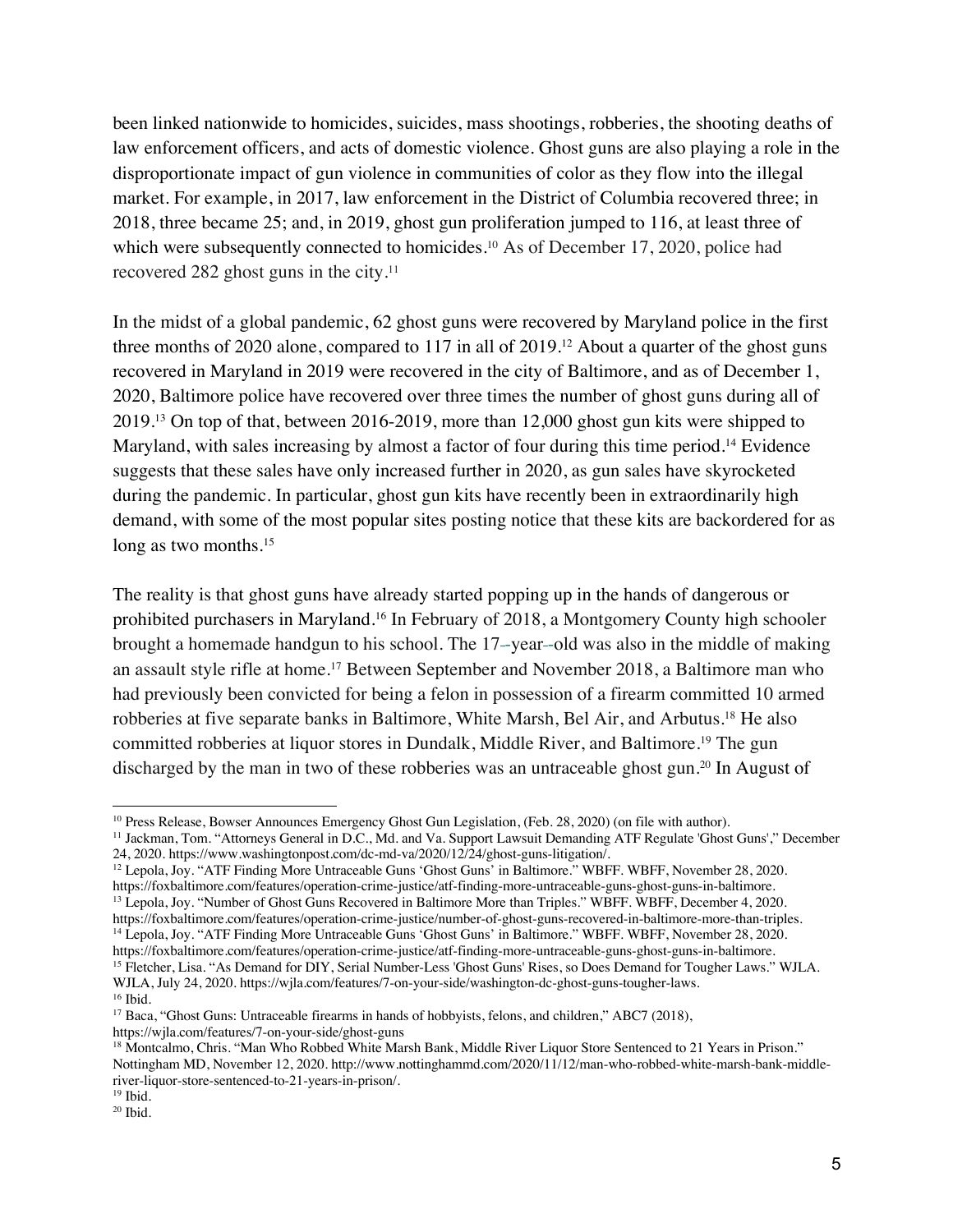2019, a man was arrested for possessing a loaded ghost gun. The man was already on probation for a prior handgun violation in Baltimore.<sup>21</sup> In December of 2019, a man living in Silver Spring pled guilty for selling ghost guns to prohibited purchasers.22 The FBI arrested three men in Maryland on January 16, 2020 for planning to incite racial violence using homemade guns. The men had made an assault style ghost gun which they planned to use at the January 20, 2020 gun rights rally in Richmond and specifically discussed using the guns to kill police officers and to encourage a "race war."23

California may serve as a cautionary tale to Maryland lawmakers - it is another state with effective gun safety legislation, yet proliferation of ghost guns in that state has been especially egregious. Ghost guns have been used in three mass shootings that received national media attention: in Saugus (2019), Tehama County (2017), and Santa Monica (2013). These shootings combined resulted in 12 deaths, with dozens more injured, and were all perpetrated by individuals prohibited from legally purchasing or possessing firearms.24 Ghost guns have also been used in multiple shootings of law enforcement officers across the state: In August 2019, a convicted felon with an extensive criminal background killed one officer and wounded two others with a ghost gun in Riverside, California.25 In May 2020, a man used a ghost gun to shoot two security officers who were guarding a federal building in downtown Oakland, killing one of them.26 A week later, the Oakland shooter used the same unserialized assault rifle to shoot at law enforcement officers outside his home, killing one Santa Cruz deputy and injuring two others.<sup>27</sup> In September 2020, a man walked up to a police car outside a Metro station and shot two Los Angeles County deputies with an untraceable ghost gun.<sup>28</sup> Because California has not taken immediate action to regulate ghost guns prior to the sale of unfinished receivers, the use of ghost guns in crime has simply exploded in recent years. Carlos A. Canino, the Special Agent in

<sup>&</sup>lt;sup>21</sup> Butler, "Edgewood man sleeping on Bel Air sidewalk had 'ghost gun,' Baltimore Sun (2019),

https://www.baltimoresun.com/maryland/harford/aegis/cng-ag-belair-gun-arrest-0816-20190816-kqoovj7jhzgbxful3qriywzrmestory.html

 $22 \text{ Cooper},$  "Long prison term for Maryland man who sold untraceable guns to criminals," WTOP news

<sup>(2019),</sup>https://wtop.com/montgomery-county/2019/12/long-prison-term-for-maryland-man-who-sold-untraceable-guns-tocriminals/

<sup>&</sup>lt;sup>23</sup> Stephens, "They Planned to Start a Race War. DIY Gun Kits Allowed Them to Build an Arsenal," The Trace (2020), https://www.thetrace.org/2020/01/white-supremacists-the-base-fbi-virginia-diy-ghost-gun/

<sup>&</sup>lt;sup>24</sup> See Alain Stephens, Officials Confirm Santa Clarita Shooter Used A Ghost Gun, LAIST.com, (Nov. 20, 2019), available at https://laist.com/2019/11/20/feds\_investigating\_whether\_saugus\_santa\_clarita\_shooter\_used\_ghost\_gun.php; Joseph Serna, Woman Attacked Months Mgo by Rancho Tehama Gunman 'Knew This Was Going to End Bad', L.A. Times (Nov. 30, 2017), available at http://www.latimes.com/local/lanow/la-me-ln-tehama-shooting-neighbor-20171130-story.html.

<sup>&</sup>lt;sup>25</sup> Winton, Richard. "Rifle Used in Deadly Riverside Shooting Was Untraceable 'Ghost Gun,' Sources Say," August 14, 2019. https://www.latimes.com/california/story/2019-08-14/rifle-used-in-deadly-riverside-shooting-was-untraceable-ghost-gun-

<sup>&</sup>lt;sup>26</sup> Winton, Richard, Maura Dolan, and Anita Chabria. "Far-Right 'Boogaloo Boys' Linked to Killing of California Law Officers and Other Violence." Los Angeles Times. Los Angeles Times, June 17, 2020. https://www.latimes.com/california/story/2020-06-<br>17/far-right-boogaloo-boys-linked-to-killing-of-california-lawmen-other-violence.

<sup>&</sup>lt;sup>27</sup> Gartrell, Nate, and Fiona Kelliher. "Authorities Charge Alleged Santa Cruz Deputy Killer with Assassinating Federal Cop in Oakland, Link Attacks to Boogaloo Movement." The Mercury News. The Mercury News, August 28, 2020.

https://www.mercurynews.com/2020/06/16/santa-cruz-deputys-alleged-killer-charged-with-assassinating-federal-cop-in-oaklandambush/.

<sup>&</sup>lt;sup>28</sup> Chris Harris. "Suspect ID'd in Ambush Shooting of Los Angeles Deputies Who Were Sitting in Patrol Car." PEOPLE.com, October 1, 2020. https://people.com/crime/suspect-arrested-los-angeles-sheriff-deputies-shooting/.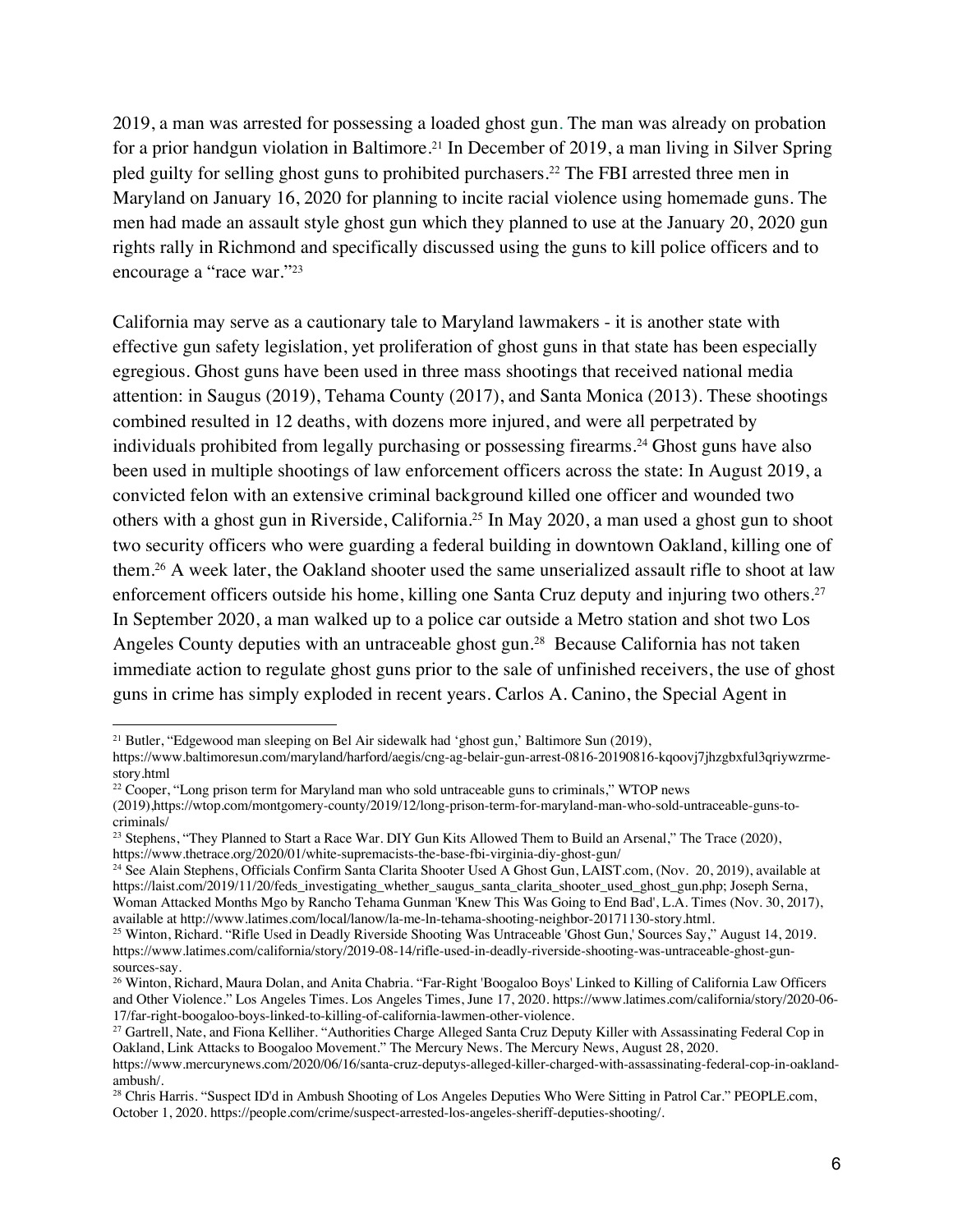charge of ATF's Los Angeles Field Division, explained in early 2020 that "forty-one percent, so almost half our cases we're coming across, are these ghost guns."29

Both California and Maryland have enacted strong gun safety laws, and both are facing an outsized proliferation of ghost guns on their streets. Maryland legislators must act now to proactively prevent the further proliferation of ghost guns in their state.

#### *3-D printing will increase access to untraceable guns*

Recent technology has opened the door to a new type of dangerous unregulated ghost gun- firearms and high-capacity magazines made with three-dimensional printers ("3-D printers"). In 2012, a company called Defense Distributed began exporting technical data related to firearms through the publication of Computer Aided Design ("CAD") files, without restriction, on the Internet. These CAD files are essentially blueprints for the creation of guns and gun components via a 3-D printer.

Similar to traditional ghost guns, 3-D printed guns are manufactured without serial numbers and cannot be traced by law enforcement, and therefore undermine criminal investigations and circumvent federal law and Maryland law. Also, 3-D printed ghost guns can be made entirely of plastics, rendering most modern security devices like metal detectors ineffective in detecting the presence of the weapon.

This means that anyone, even those who have been deemed unfit to possess a firearm, could be armed anywhere and at any time. For example, a person prohibited from purchasing a firearm could manufacture a firearm on a 3-D printer, and then could evade metal detectors at an airport or in a courthouse without any problem. The risks of this are incalculable.

## *Conclusion*

These unregulated and untraceable weapons are both being made and transported into Maryland, into the criminal market, and into the hands of those prohibited from owning firearms. It is important to act proactively and aggressively to prevent the continued proliferation of these weapons. **For these reasons, Brady strongly urges the Maryland House Judiciary Committee to pass HB 0638, with an Amendment to Section 5-704(c)(4), such that it reads as follows:**

## **"A PERSON WHO SELLS OR TRANSFERS A FIREARM OR AN UNFINISHED FRAME OR RECEIVER THAT HAS BEEN MARKED IN ACCORDANCE WITH**

<sup>&</sup>lt;sup>29</sup> Brandi Hitt, "Ghost Guns" Investigation: Law Enforcement Seeing Unserialized Firearms on Daily Basis in SoCal, ABC 7 (Jan. 30, 2020), available at https://abc7.com/5893043/